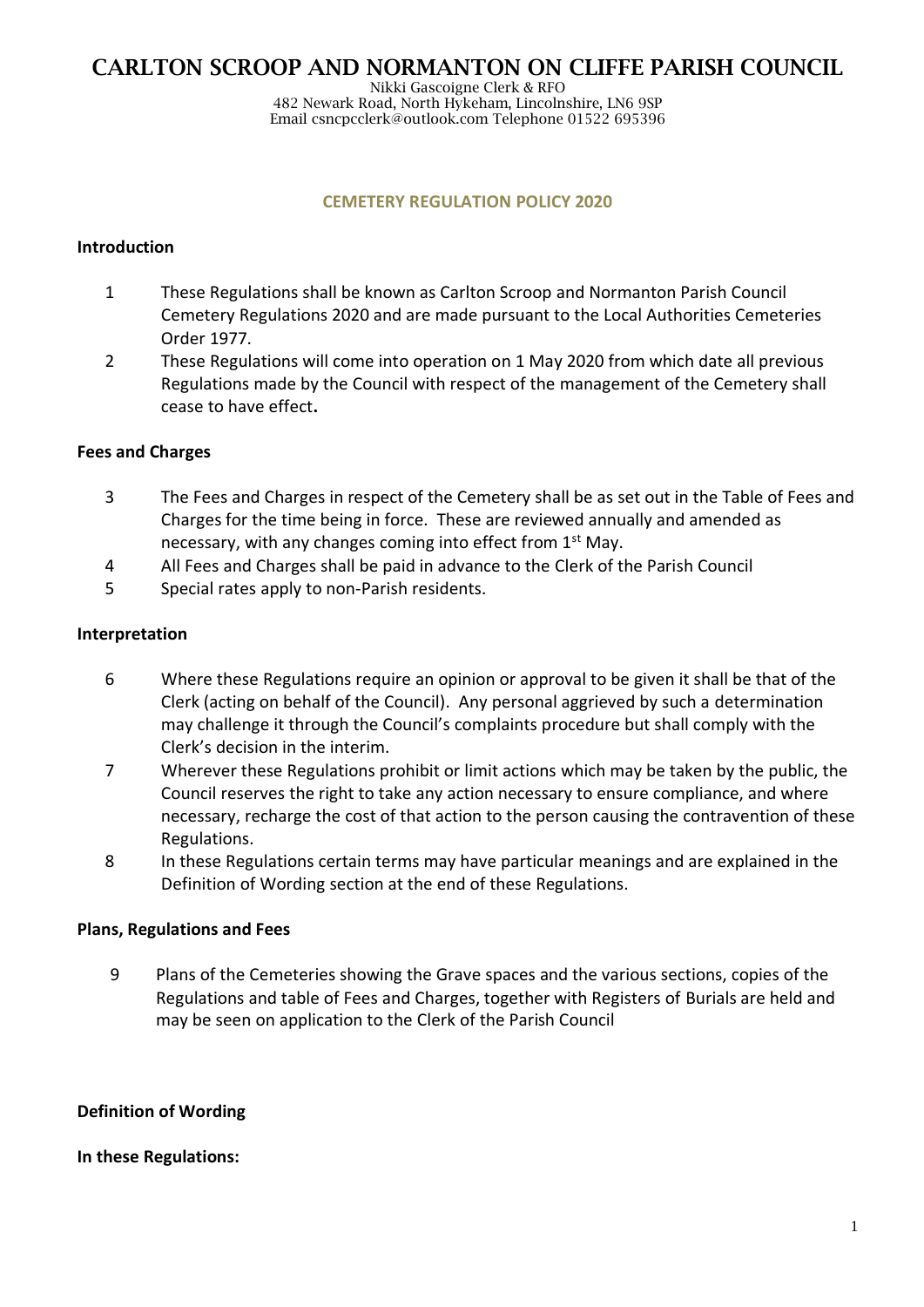Nikki Gascoigne Clerk & RFO 482 Newark Road, North Hykeham, Lincolnshire, LN6 9SP Email csncpcclerk@outlook.com Telephone 01522 695396

| "The Council"     | means the Parish Council                                                                                                                                                                                                               |
|-------------------|----------------------------------------------------------------------------------------------------------------------------------------------------------------------------------------------------------------------------------------|
| "The Cemetery"    | means the Carlton Scroop, Church Lane Cemetery                                                                                                                                                                                         |
| "Grave"           | means a burial place formed in the ground by excavation and<br>without any internal wall of brickwork, stonework or any other<br>artificial lining or, where the context so admits, a plot of ground<br>reserved for any burial place. |
| "Purchased Grave" | (graves or cremated remains plots) means a grave in which the<br>Council have granted the Exclusive Right or Burial for a limited<br>period of time.                                                                                   |
|                   | NB The ground itself is not purchased, only the Right of Burial.                                                                                                                                                                       |
| "Public Grave"    | means a grave in which no Exclusive Right of Burial has been or<br>will be granted by the Council and no memorial other than a<br>simple one provided by the Council will be permitted.                                                |
|                   | No planting or ornamentation will be permitted on the grave                                                                                                                                                                            |
| "Memorial"        | includes monument, gravestone or kerbing                                                                                                                                                                                               |
| "Ash Section"     | means that section or sections of the Cemetery provided and laid<br>out by the Council for the internment of urns or caskets<br>containing cremated remains.                                                                           |
|                   | Kerbing is not permitted                                                                                                                                                                                                               |
| "Base"            | means that piece of the memorial which is an integral part of that<br>memorial                                                                                                                                                         |
| "Plinth"          | means the foundation stone which supports the base and the<br>entire memorial                                                                                                                                                          |
| "The Clerk"       | means the person appointed by the Council to act as Manager of<br>the Cemetery, or his or her duly authorized Deputy<br>(Administrator)                                                                                                |
| "NAMM"            | means The National Association of Monumental Masons                                                                                                                                                                                    |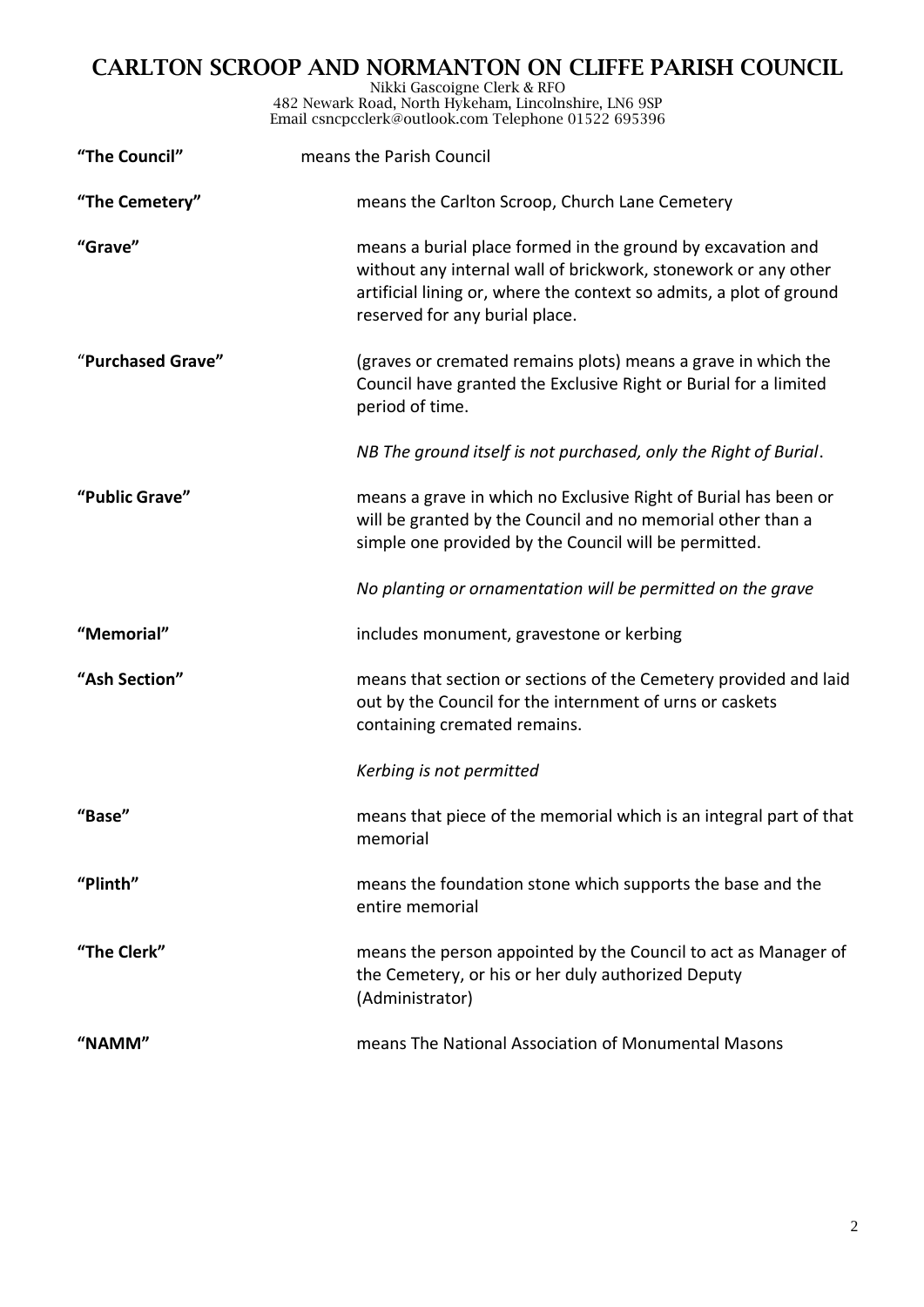Nikki Gascoigne Clerk & RFO 482 Newark Road, North Hykeham, Lincolnshire, LN6 9SP Email csncpcclerk@outlook.com Telephone 01522 695396

### **General Regulations**

### **Anyone visiting the Cemetery must adhere to these Regulations:**

10 **Opening Times**: The Cemetery allows for public access 24/7 via the pedestrian gate on Church Lane, or through the church yard

### 11 **Parking**

Parking is on the roadside on Church Lane for a limited time only.

### 12 **Children**

In the interests of Health & Safety, children under the age of 12 years are not allowed in the Cemetery unless under the care of a responsible adult.

### 13 **Games**

No games or ball games whatsoever are permitted within the Cemetery

### 14 **Dogs**

Dogs are allowed if under control and no fouling of the cemetery.

#### 15 **Office Hours**

All enquiries should be made with the Parish Council Clerk.

#### 16 **Floral Tributes and Christmas Wreaths**

Floral tributes will be removed no less than four weeks following an internment

### 17 **Behaviour**

Anyone whose behavior is unfavourable or disrespectful may be asked, by the Clerk, member of the Council staff, Councillor or any contractor acting on behalf of the Parish Council to leave the Cemetery.

### 18 **Interments**

Applications for burials (graves or cremated remains) must be made to the Council office between the hours of 9.30 am and 12.30 pm Monday to Friday.

19 Notice of interment must be made to the Council office, on the prescribed form, at least seven clear working days prior to an interment. No notice of interment will be accepted for a Saturday or Sunday or on a Public Bank Holiday.

20 Graves will be excavated only by Council's approved grave digger to a specification of **6'8" in length x 28" wide**. **If a grave needs to be larger the exact coffin or casket size must be clearly stated.**  It should be noted that additional cost may be incurred.

21 The Council will not hold themselves responsible for any documents sent by post. Information regarding an interment given by telephone must be confirmed in writing immediately.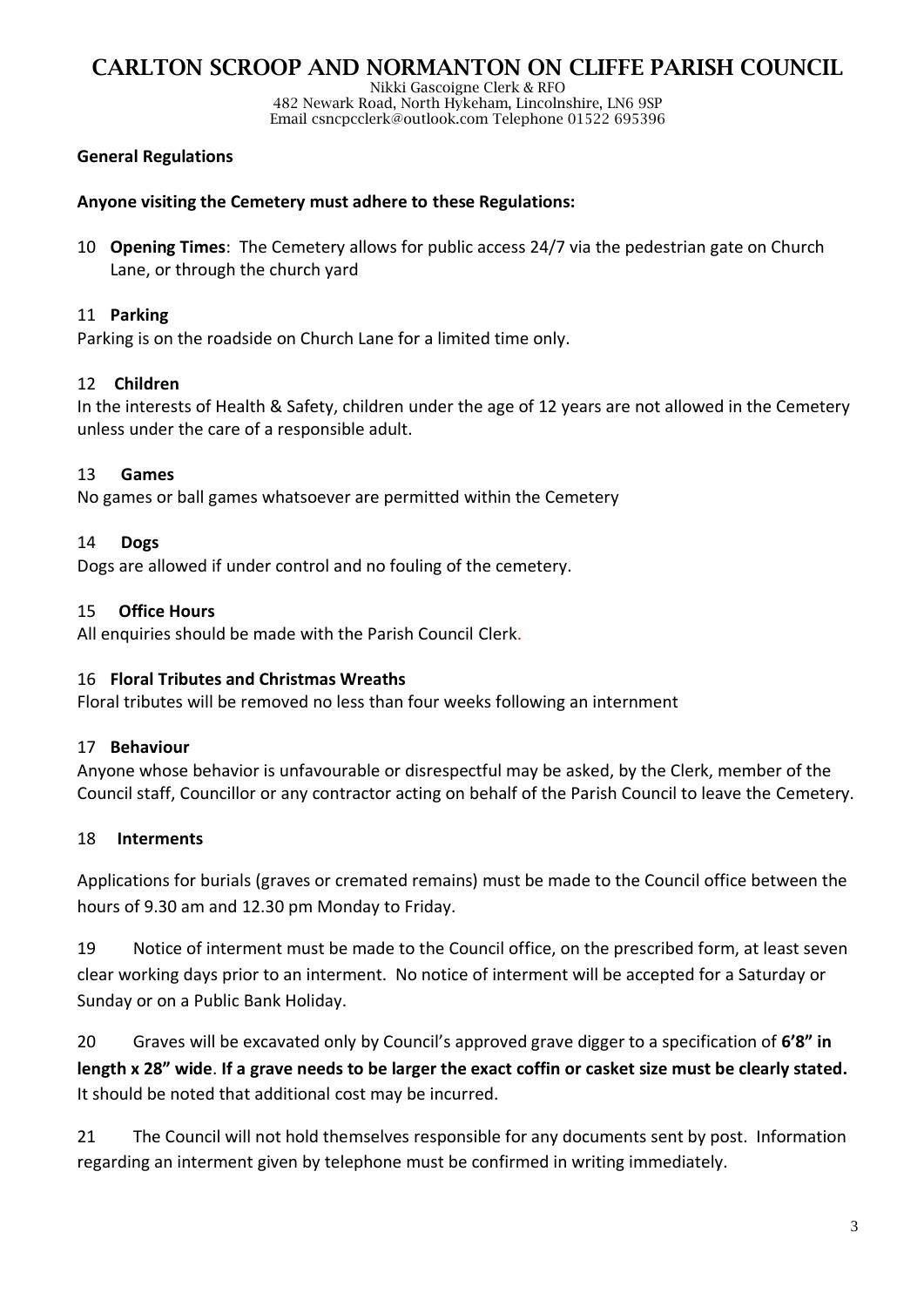Nikki Gascoigne Clerk & RFO 482 Newark Road, North Hykeham, Lincolnshire, LN6 9SP Email csncpcclerk@outlook.com Telephone 01522 695396

22 The hours for an interment (either full burial or cremated remains) shall be between 9.30am to 3.30 pm Monday to Friday.

23 Where it is proposed that the interment shall be preceded by a service in the Church, the latest time for the commencement of such will be at the discretion of the Minister.

24 No interment shall take place in the Cemetery other than between the times specified in Regulation 23.

25 The time specified for an interment shall be that fixed for its commencement at the Cemetery and this time must be punctually observed.

26 In the event of a funeral arriving early or late at the Cemetery, the Council reserves the right to delay the funeral service or interment if such early or late arrival will interfere with any other funeral arrangements

27 The person having charge of a funeral shall make arrangements with the person intended to officiate at the interment. The Council undertakes no responsibility on this account.

28 The Certificate for Burial or Cremation, Certificate of Cremation for Disposal or Cremated Remains or Coroner's Order for Burial MUST BE RECEIVED by the Clerk at least 24 hours before

*If the Clerk is not in possession of the Certificate or the Coroner's Order for Burial then the interment MUST NOT take place EXCEPT in the situation where the certificate has been issued but forgotten by the funeral director. If this happens, the funeral director must sign a declaration in accordance with the Births and Deaths Registration Act 1926 before the funeral can proceed. This declaration must explain why the certificate has not been delivered and a promise to deliver it to the Council office that same day.*

29 New graves will be issued in rotation. Only in exceptional circumstances will grave selection be permissible. All grave or ashes plots are sold on the basis that they are double plots allowing two interments of the same type.

30 Each individual body whether an adult or child must be brought into the Cemetery in a separate coffin. The only exceptions to this rule will be:

- *When a mother dies in childbirth in which case both the mother and child can be in the same coffin*
- *When twins or multiple births die in childbirth the babies can be in the same coffin*

31 All bodies received for burial shall be enclosed in coffins made of wood (including chipboard or MDF), wicker or cardboard. If other types of covering, i.e. shroud or metal are required, permission will be at the discretion of the Clerk.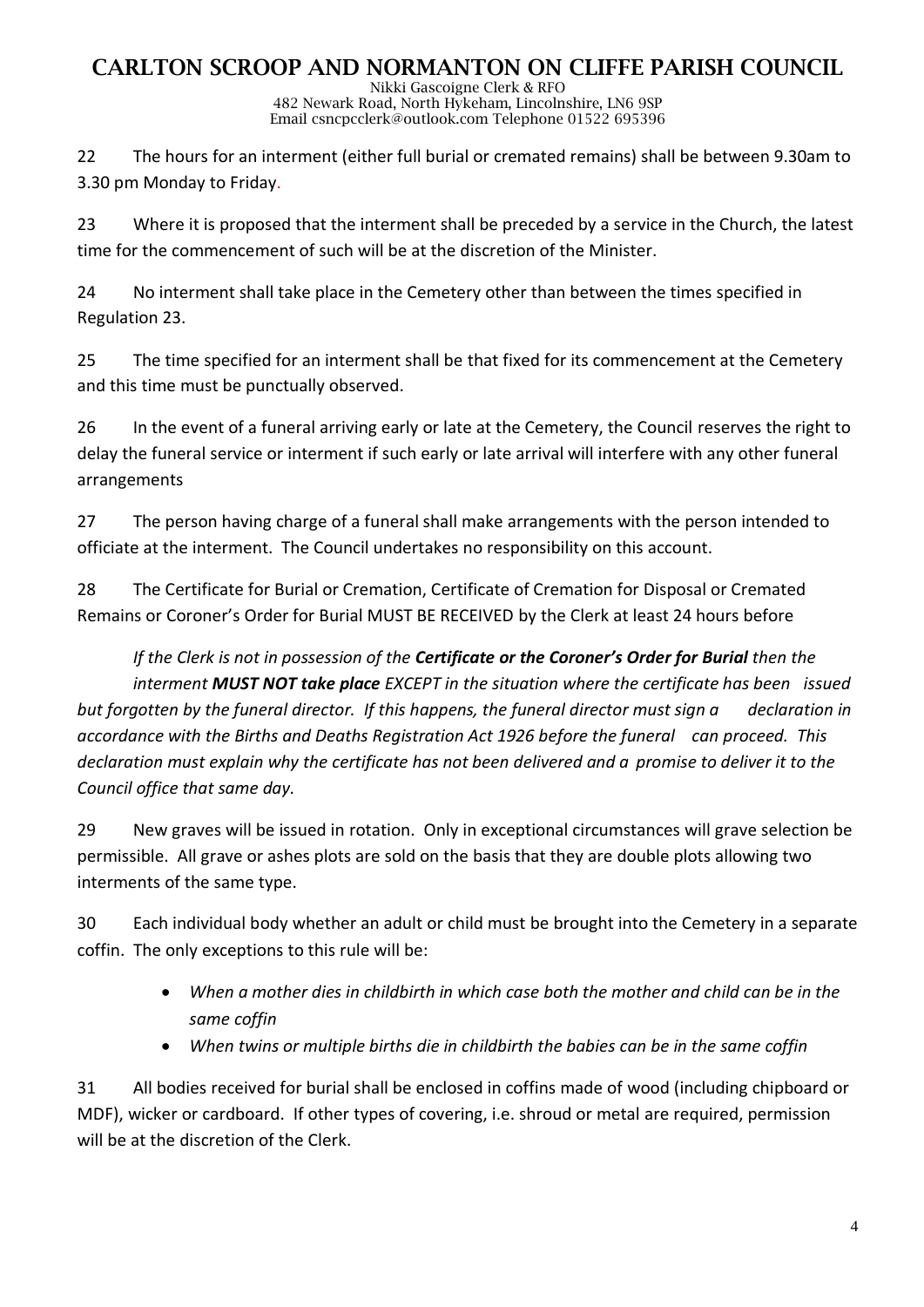Nikki Gascoigne Clerk & RFO 482 Newark Road, North Hykeham, Lincolnshire, LN6 9SP Email csncpcclerk@outlook.com Telephone 01522 695396

32 A Grant of Exclusive Right of Burial will be issued for all graves, in a form approved by the Council, for the predefined period of 99 years.

> • The ground is NOT purchased, it is always Council land, and it is only the Right of Burial *that is purchased.*

33 The Grant of Exclusive Right of Burial may be transferred at cost, subject to the approval of the Clerk being first obtained and no such transfer shall have effect unless and until it has been registered with the Council.

34 No grave for which a Grant of Exclusive Right of Burial applies can be opened without the written permission of the Registered Owner unless the burial is to be that of the Registered Owner.

35 If the burial is to be of the Registered Owner of the Grant of Exclusive Right of Burial, written permission to open the grave is not needed. However, the name of the deceased as shown on the Registrar's Certificate for Disposal must be *exactly* the same as the name on the Grant. To ensure that only the correct person is buried in the grave, any variation in the names must be explained and confirmed by a Statutory Declaration before the burial takes place.

36 The Council maintains the right to see a Grant of Exclusive Right of Burial before a grave is opened. If lost, the Council has the right to demand a Statutory Declaration to say you have lost the Grant. *A copy of the Grant will NOT be issued.*

37 If the Parish Council's approved grave digger is not available, his nominated deputy will be used. All graves will be dug to depth in accordance with the law. If the grave is to be re-opened no previous remains will be disturbed.

38 The Council has the right to place excavated soil on adjacent graves to those that need to be opened for a burial without notice. At all times these graves shall be covered. Excess soil and the boards will be removed immediately after the burial and the area left tidy.

39 When graves are being dug in certain areas of the Cemetery it may be necessary to move memorials on surround Graves without notice to make room for equipment or to prevent damage. (This is a health and safety requirement). Memorials may only be moved by an approved stonemason. Memorials will be replaced in their correct position as soon as possible after the burial.

40 The charge payable for any interment in a Public Grave shall not include any right of privilege other than the right to be buried*. The Council will provide a simple flat memorial stone showing the deceased's name and date of death only. No other memorial shall be permitted and will be removed*.

41 The Council will maintain the whole of the Cemetery (graves and cremated remains) including the headstone border at the head of each row of graves. No person shall place any surround of any description, freestanding bases, or plant any tree, shrub or plants therein, or otherwise interfere with the ground. Any shrubs, plants etc. found will be immediately removed without consultation with the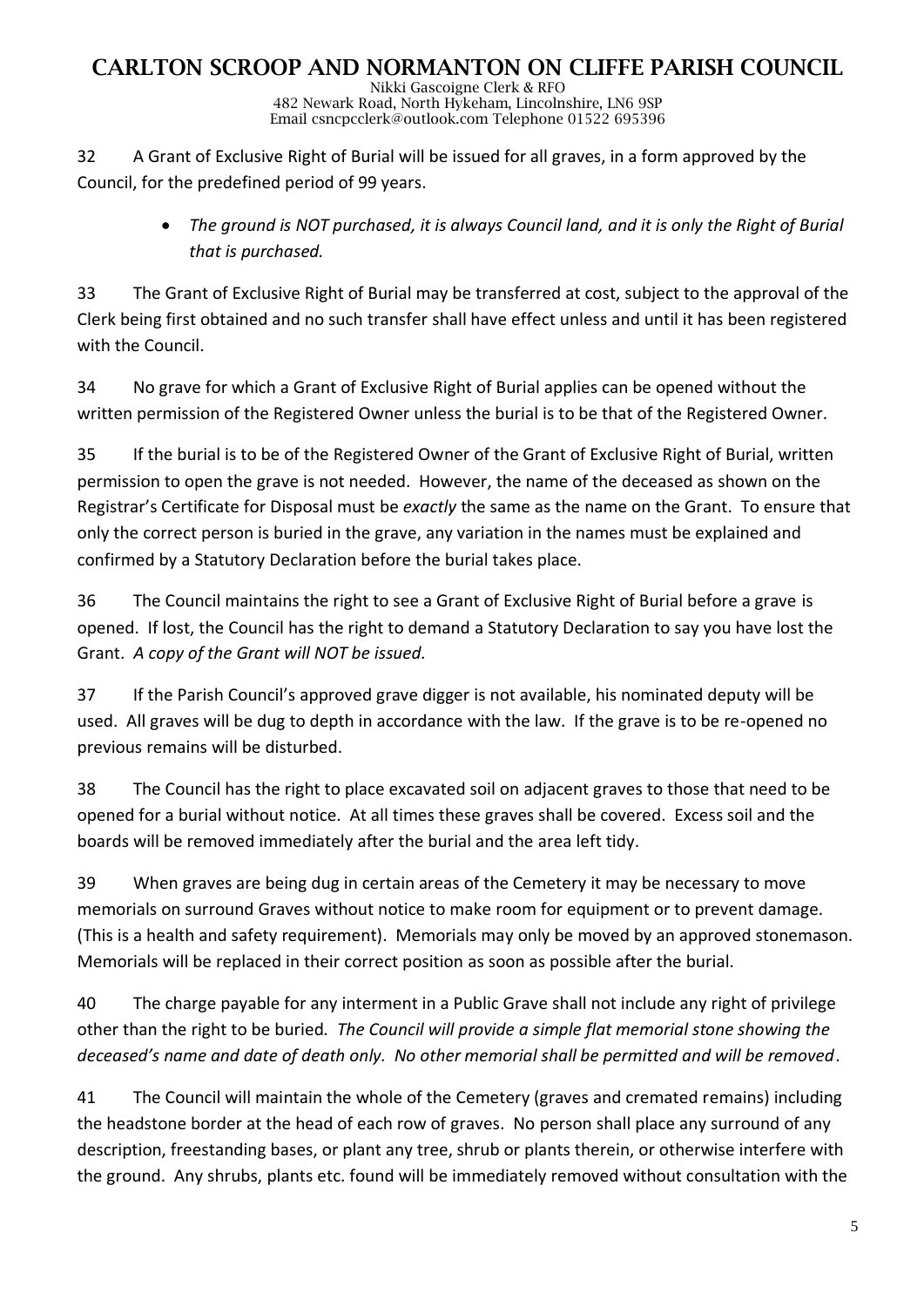Nikki Gascoigne Clerk & RFO 482 Newark Road, North Hykeham, Lincolnshire, LN6 9SP Email csncpcclerk@outlook.com Telephone 01522 695396

owner of the Exclusive Right of Burial. In areas where shrubs are present between headstones, the Council may remove such items at any time.

42 No glass or other breakable containers for flowers (other than in the form of a memorial approved by the council) shall be erected or placed in ground surround a headstone or memorial.

43 Funeral Directors may place a temporary wooden cross at the head of the grave following an interment. This can contain a small plate showing the deceased's name and must be no more than **18 inches high in total**. Temporary markers can remain for 12 months or until a headstone is erected, at which time the marker will be removed. The council will NOT provide any temporary markers.

## **Cremated Remains**

44 The scattering of cremated remains of a person on the Strewing Bank shall be permitted only on payment in advance of the prescribed fee. Individuals are not permitted to conduct the scattering of ashes, unless in the presence of a Minister or Council Representative, as certain Regulations have to be observed as there are legal recording requirements.

### **Memorials**

45 A drawing of every proposed memorial to be erected and a copy of every proposed inscription to be placed thereon shall be submitted, via a recognized and approved stonemason, to the council office for approval.

46 No memorial application will be approved without the permission of the owner of the Exclusive Right of Burial.

47 No memorial shall be erected or inscription placed on a memorial in the cemetery without the approval of the Council

48 Kerbing is NOT permitted.

49 The Clerk will refuse permission for any memorial or inscription likely to cause offence. Guidance for acceptable inscriptions can be obtained via the Clerk to the Parish Council.

## • **Any memorial erected without the permission of the Council or which differs from the approved application WILL be removed.**

50 It is recommended that advice is sought from the Parish Clerk for acceptable headstone or memorial prior to any application being submitted.

51 All memorials shall be of a material approved by the Council and shall be placed on a plinth or foundation stone to the satisfaction of the Clerk.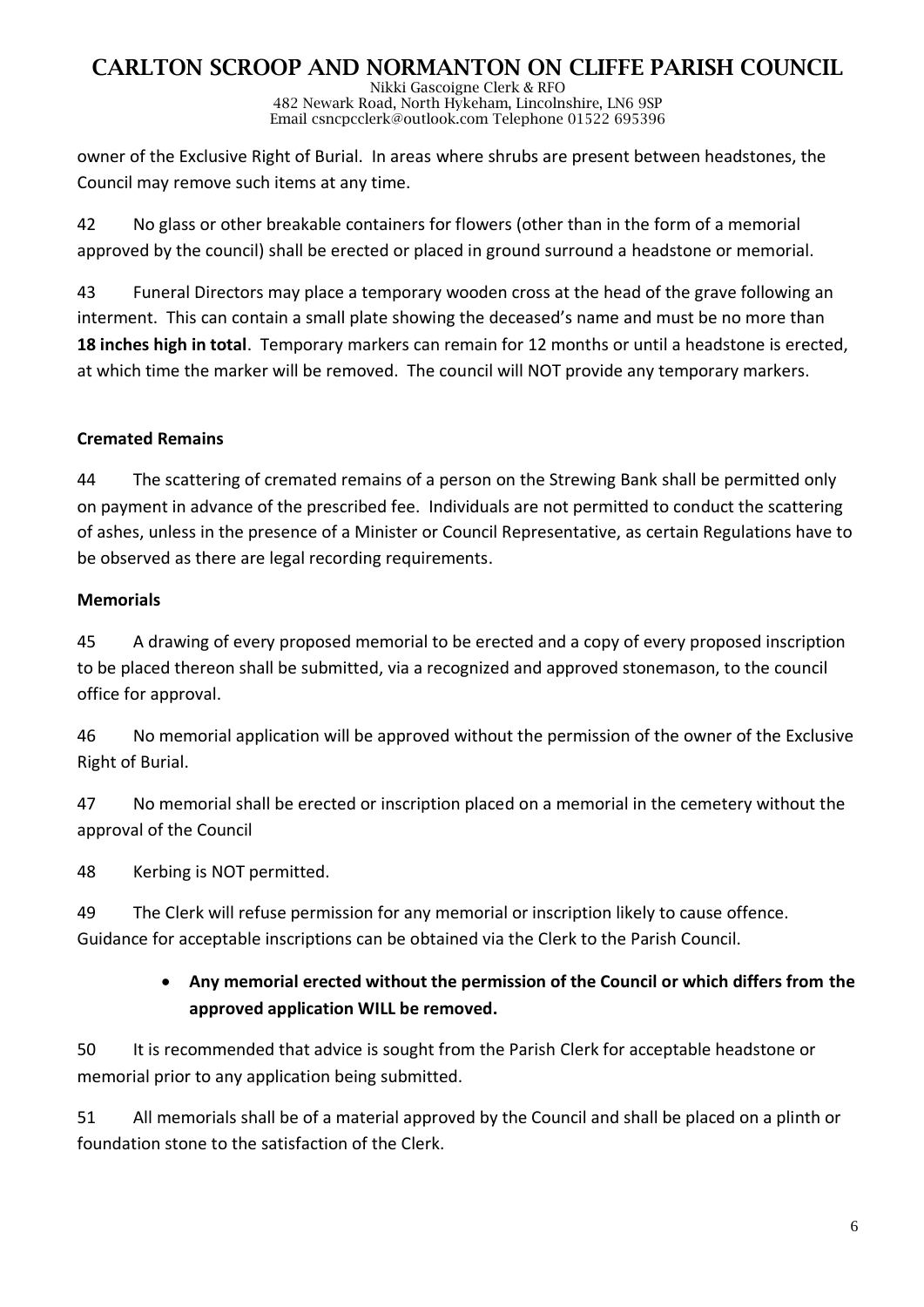Nikki Gascoigne Clerk & RFO 482 Newark Road, North Hykeham, Lincolnshire, LN6 9SP Email csncpcclerk@outlook.com Telephone 01522 695396

52 Person erecting or fixing memorials shall carry out the work during normal working hours and shall leave the site of the works and the adjoin ground in a clean and tidy condition and shall make good all damage which in the progress of the work may be done to any adjacent grave or memorial. A minimum **three working days' notice is required for the fixing of memorials.**

53 Upon receipt of permission for the erection of a memorial the responsibility for maintenance shall be solely with the grave owner.

54 If, in the opinion of the Clerk, any headstone, memorial etc. are considered dangerous or unsightly, action will be taken to temporarily make them safe – this include the laying down of headstones – but the responsibility for repair shall rest solely with the grave owner and at the grave owner's expense.

## **Maintenance**

55 The Parish Council accepts responsibility for maintaining the paths, fences and open areas and reserves the right to remove anything that impeded mowing and strimming.

56 The Parish Council seeks to ensure that the Cemetery and its setting is attractive and dignifies the memories of those who are buried. Therefore, the following are considered to be to be inappropriate and are **NOT** permitted under any circumstances:

- *Artificial grave surrounds*
- *Any form of lighting*
- *Ornaments attached to the headstones, or*
- *Any moveable object on the grave which is deemed inappropriate*

## **Any of the items listed in Regulation 57 will be removed without consultation.**

57 The planting of trees or shrubs is NOT permitted. Any such item found shall be removed without consultation of the owner.

58 Plants may not be planted within the confines of a grave. The Council reserves the right to prune, cut down, or dig up and remove any shrubs or plants at any time when, in their opinion, they have become unsightly or overgrown, or when necessary for the purpose of allowing a grave to be opened.

59 Flowers: silk or plastic are not permitted

60 Those tending graves are obliged to remove rubbish from the graveside. A compost area is at the rear of the cemetery. Non compostable items can be put in the bins provided by the church entrance.

## **Miscellaneous**